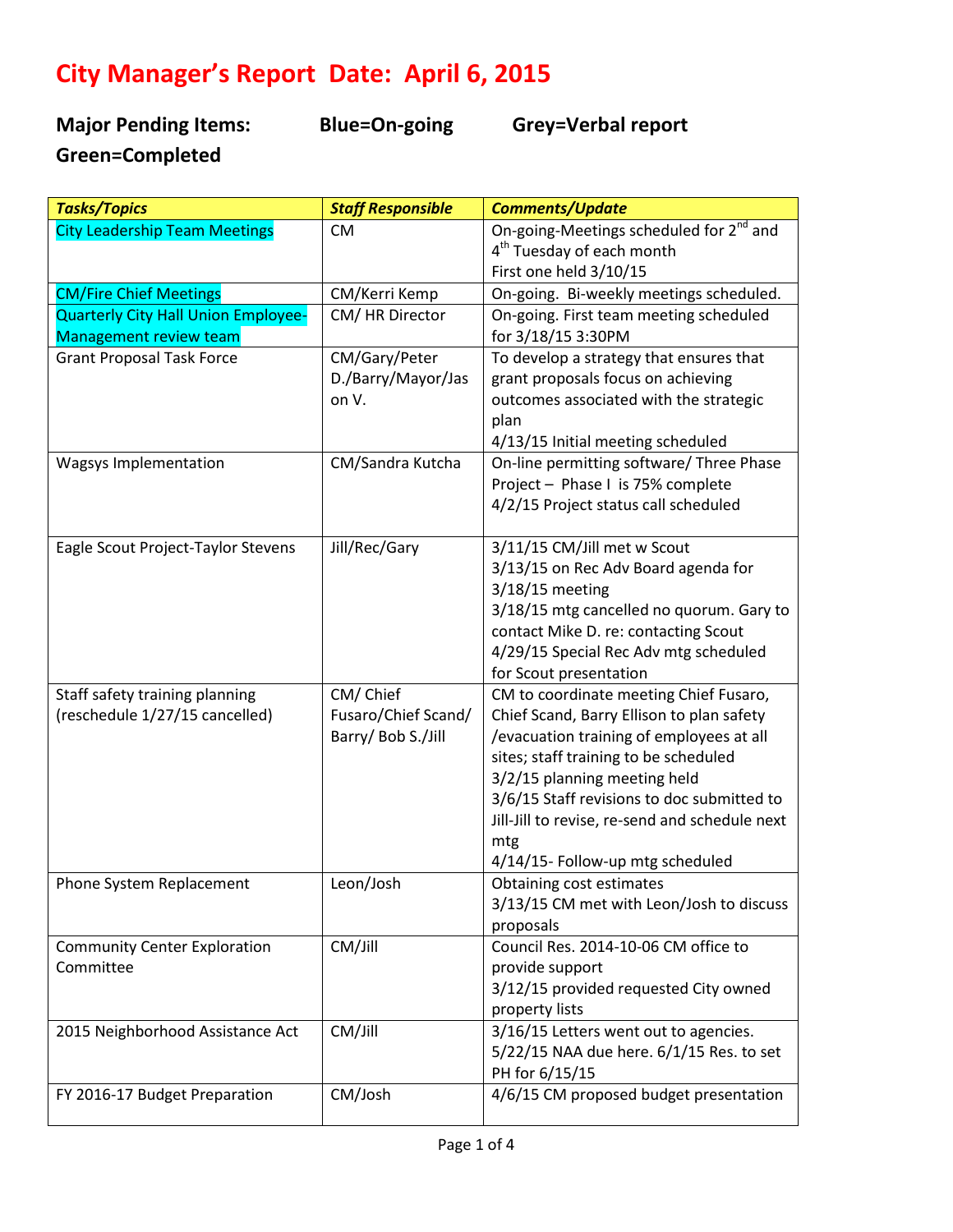## **Department Initiatives:**

| <b>Tasks/Topics</b>                                                                    | Dept.                    | <b>Comments/Update</b>                                                                                                                                                                                                                                                                                                                                                                                                                                                                                                                                                                                                                                                                       |
|----------------------------------------------------------------------------------------|--------------------------|----------------------------------------------------------------------------------------------------------------------------------------------------------------------------------------------------------------------------------------------------------------------------------------------------------------------------------------------------------------------------------------------------------------------------------------------------------------------------------------------------------------------------------------------------------------------------------------------------------------------------------------------------------------------------------------------|
|                                                                                        | Responsible              |                                                                                                                                                                                                                                                                                                                                                                                                                                                                                                                                                                                                                                                                                              |
| Diversity in Employment                                                                | Human<br>Resources       | 2013: Initiated City-wide diversity<br>internship program-15 students<br>placed in summer/break internships<br>in various City departments since<br>inception<br>10-8-13: CM re-established a City<br>Diversity Committee to:<br>·Identify opportunities and<br>resources for diversity training<br>. Assist with diversity education<br>. Assist with diversity outreach at<br>local community events and<br>through community organizations                                                                                                                                                                                                                                                |
| 5 Year Priority Plan<br>Link to survey:<br>http://www.norwichct.org/index.aspx?NID=216 | Community<br>Development | The City of Norwich Office of<br>Community Development is required<br>to complete a five year plan to<br>outline the most pressing Community<br>Development priorities facing<br>Norwich and its residents for the<br>upcoming period 2015 - 2019.<br>It is important that we hear from you<br>regarding what our community needs<br>in order to improve the quality of life,<br>housing, infrastructure, and physical<br>environment in Norwich.<br>The following survey will help us<br>determine priorities for the next five<br>years. These 20 questions will take<br>only a few minutes to complete. This<br>is a confidential survey and no<br>individual information will be shared. |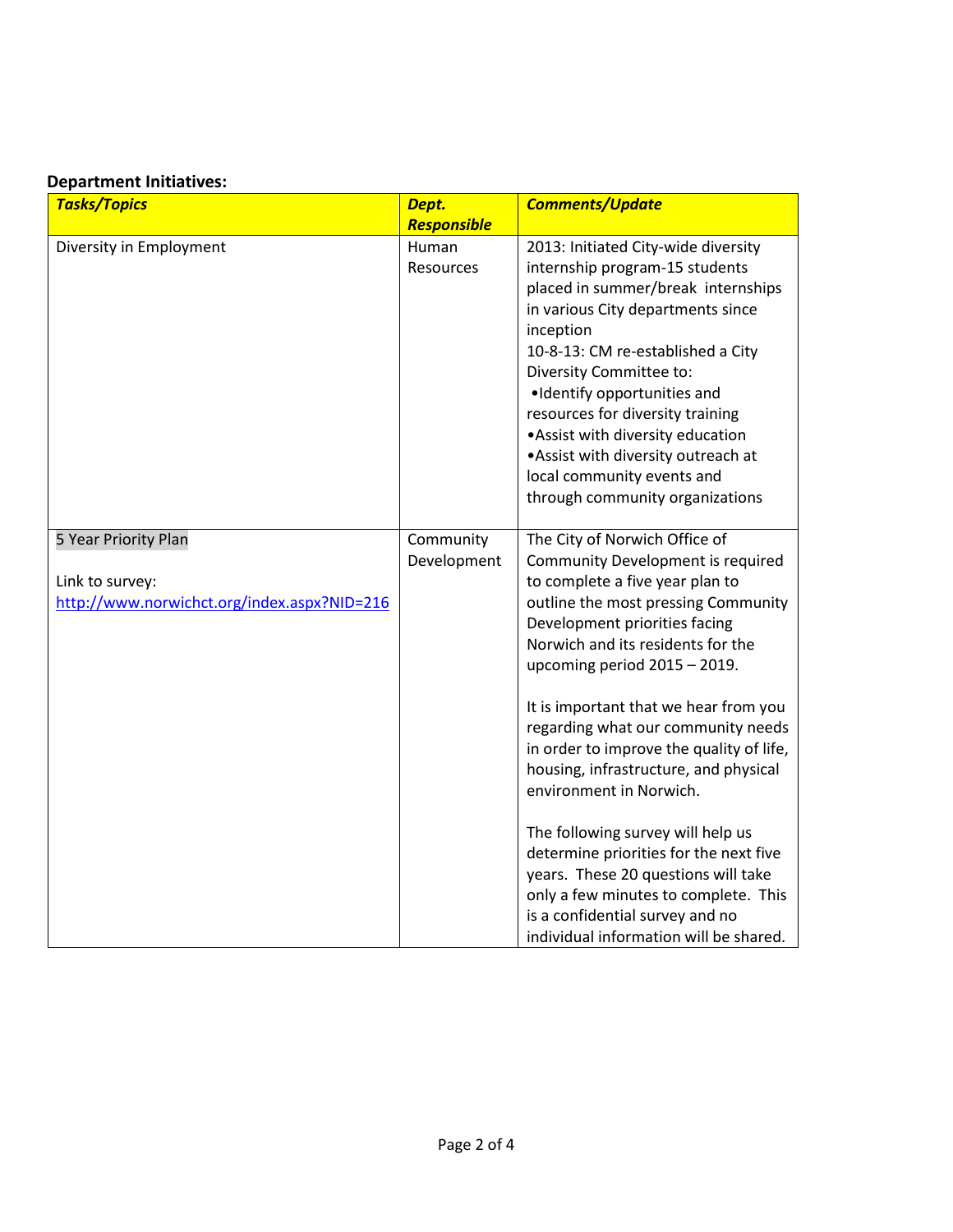## **Property by Resolution:** *Tasks/Topics Staff Responsible Comments/Update* 130 Prospect Street | CM/Bill H./Barry E./Jim T. | Council Res. 2015-02-02 Obtain demo estimates 2/5/15 Bill H. coordinating with Jim Troeger to complete pre-demo survey to obtain estimate 3/16/15 Evaluating for possible use of CDBG funds for demo 59 School Street CM/Bill H./Corp. Counsel Council Res. 2015-02-02 Issue developer RFP3/16/15 Kim McGee working on RFP's 61 School Street CM/Bill H. Council Res. 2015-02-02 Issue developer RFP. 3/16/15 Kim McGee working on RFP's 13 Baltic Street | CM/Corp. Counsel | Council Res. 2015-02-02 Enter into listing agreement to sell 3/31/15 Listing agreements with Attorney McGee for review 34 Lake Street CM/Corp. Counsel Council Res. 2015-02-02 Enter into listing agreement to sell 362 North Main Street | CM/Corp. Counsel | Council Res. 2015-02-02 Enter into listing agreement to sell 3/16/15 Purchase & Sales agreement under review 100 Broad Street | CM/Corp. Counsel | Council Res. 2015-02-02 Enter into listing agreement to sell